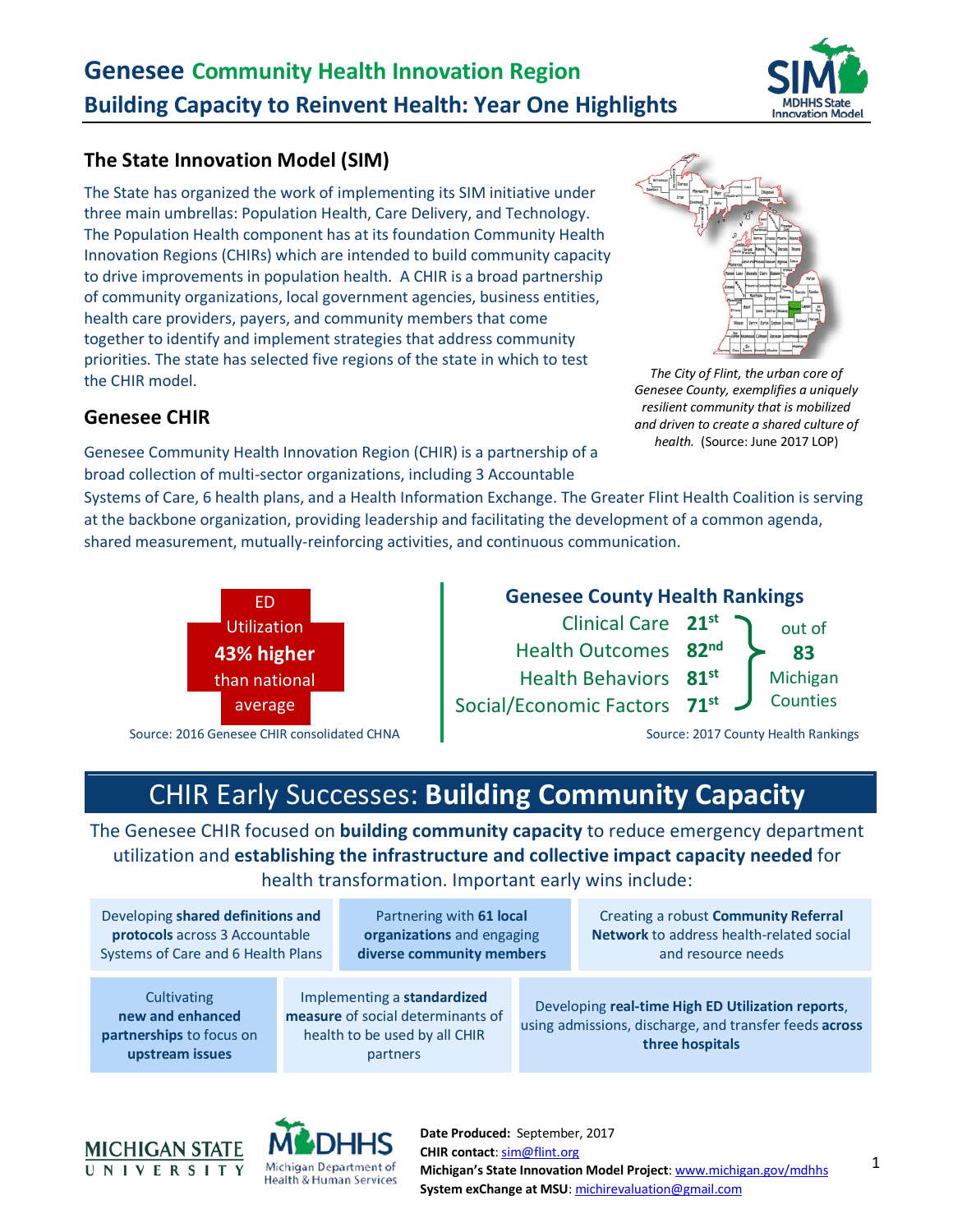## **Genesee Community Health Innovation Region Building Capacity to Reinvent Health: Year One Highlights**



**Early Success Spotlight**

**Creating a Robust Community Referral Network to Address Health-Related Social and Resource Needs**

#### **What was the challenge?**

With a 43% higher Emergency Department (ED) utilization rate than the national average, Genesee County has significant social and environmental factors affecting the health outcomes of its population. The wide range of health and community service agencies addressing these factors used different referral and follow up systems, creating gaps in some services and redundancies in others.

#### **How did the CHIR address this challenge?**

The Genesee CHIR, with its backbone organization, 3 accountable systems of care, 6 health plans, 1 health information exchange, and more than 20 community and social service agencies built a shared community referral platform. This platform includes an end-to-end feedback loop that supports not only clinical referrals, but also community linkages at a variety of community and social service agencies aimed at addressing the social determinants of health.

Genesee CHIR leveraged the Greater Flint Health Coalition's established relationship with Great Lakes Health Connect and the Genesee County United Way to create an operational framework for the Community Referral Network. These partners also collaboratively supported the engagement and on-boarding of community and social service agencies to utilize a shared network to receive and process referral outcomes.

#### **As a result, what has changed?**

A common platform will now be used to make social needs referrals to the Genesee CHIR's Clinical Community Linkage Hub as well as partnering community and social service agencies. This platform provides an efficient and consistent venue for referrals, pathway tracking, and outcomes monitoring.

#### **What are the lessons learned from this work?**

- Support broad engagement of diverse clinical, community, and social service agencies working together to address the unmet health needs of the CHIR.
- Leverage established social capital. The Greater Flint Health Coalition implemented a collective impact strategy by leveraging existing networks established in the CHIR over the last 20 + years.





**Date Produced:** September, 2017 **CHIR contact**[: sim@flint.org](mailto:sim@flint.org) **Michigan's State Innovation Model Project**[: www.michigan.gov/mdhhs](http://www.michigan.gov/mdhhs) **System exChange at MSU**: [michirevaluation@gmail.com](mailto:michirevaluation@gmail.com)

*"Throughout its more than 20 year history, the GFHC has consistently led impactful complex change efforts, managing multiple cross-sector initiatives to improve population health status."*  – CHIR LOP 2017

*"The Genesee CHIR's Community Referral Network will bridge clinical and community boundaries to ensure resident's needs are met in a manner that addresses the physical, behavioral, socioeconomic, and environmental factors contributing to health outcomes."* 

> – Kirk Smith, President & CEO, Greater Flint Health Coalition

*"This new digital platform transforms and streamlines the traditional referral process into a real time, dynamic network that reduces the time needed to match patients with critical community based services. The United Way of Genesee County is committed to engaging community service agencies to support this collaborative community strategy."*

– Jamie Gaskin, Executive Director, United Way of Genesee Couny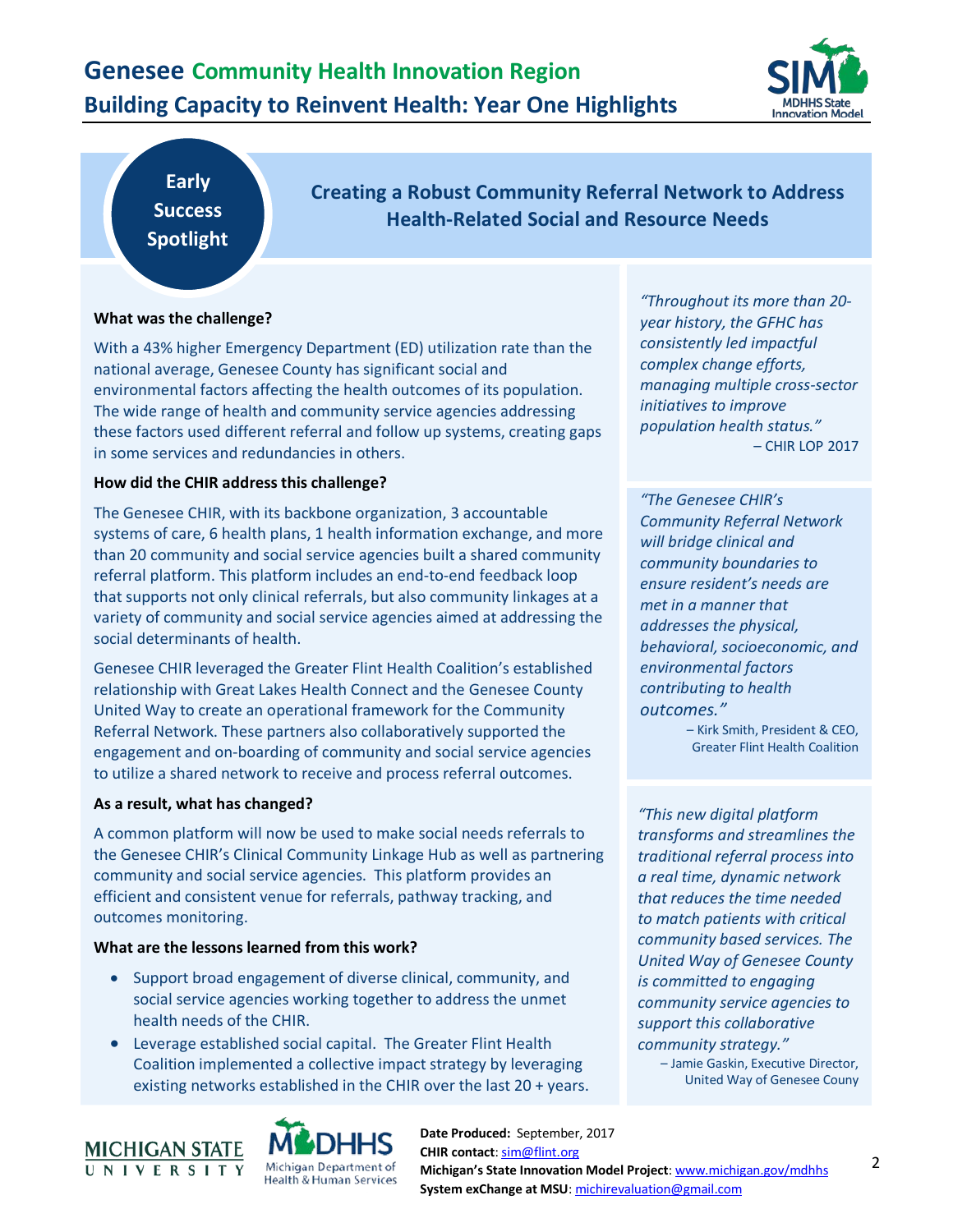## **Genesee Community Health Innovation Region Building Capacity to Reinvent Health: Year One Highlights**



**Early Success Spotlight**

Implementing a **Standardized Measure** of Social Determinants of Health to be Used by All CHIR Partners

#### **What was the challenge?**

Prior to establishing the Genesee CHIR, health and social service providers across the county were inconsistent in screening the community at-large, including Medicaid beneficiaries, for social determinants of health. If screenings took place, no single tool was used, nor were the results of those screenings addressed globally.

#### **How did the CHIR address this challenge?**

The Greater Flint Health Coalition (GFHC), along with its Genesee CHIR Steering Committee, adopted the *Genesee County Health Innovation Region Health Needs Screen Tool* as the universal Social Determinants of Health (SDoH) screening tool used by health and social service providers within the CHIR. The tool is based on the evidence-based SDoH screening strategy from Health Leads, and incorporates local input from Genesee County residents regarding behavioral health, substance use, clean water, and other factors that affect their health.

#### **As a result, what has changed?**

With a universal screening tool developed and adopted, the Genesee CHIR will now be able to address system level conditions to improve SDoH through its Clinical Community Linkage (CCL) Initiative. While the initial intent was to utilize the tool to address SDoH needs identified solely among SIM attributed Medicaid lives in the Genesee CHIR, the GFHC partners have begun to initiate widespread adoption that will increase participation and knowledge of how determinants of health impact health outcomes. Additional adopting partners include local schools, commercial health plans, and community-based organizations. The SDoH central repository will provide an aggregate reporting framework to outline community resident needs reported by age, demographic, and zip code categories across the various SDoH screening domains. This will inform community-based initiative development and outline capacity needs and gaps across the Genesee CHIR.

#### **What are the lessons learned from this work?**

• Long established partnerships and collaboration with the GFHC played an integral role in designing the CCL initiative including the adoption of the SDoH screening tool.



**Date Produced:** September, 2017 **CHIR contact**[: sim@flint.org](mailto:sim@flint.org) **Michigan's State Innovation Model Project**[: www.michigan.gov/mdhhs](http://www.michigan.gov/mdhhs) **System exChange at MSU**: [michirevaluation@gmail.com](mailto:michirevaluation@gmail.com)

*Flint has the nation's highest poverty rate among U.S. cities with at least 65,000 residents.*

- U.S. Census Bureau, 2016

#### **SDoH Screening Tool Topics**